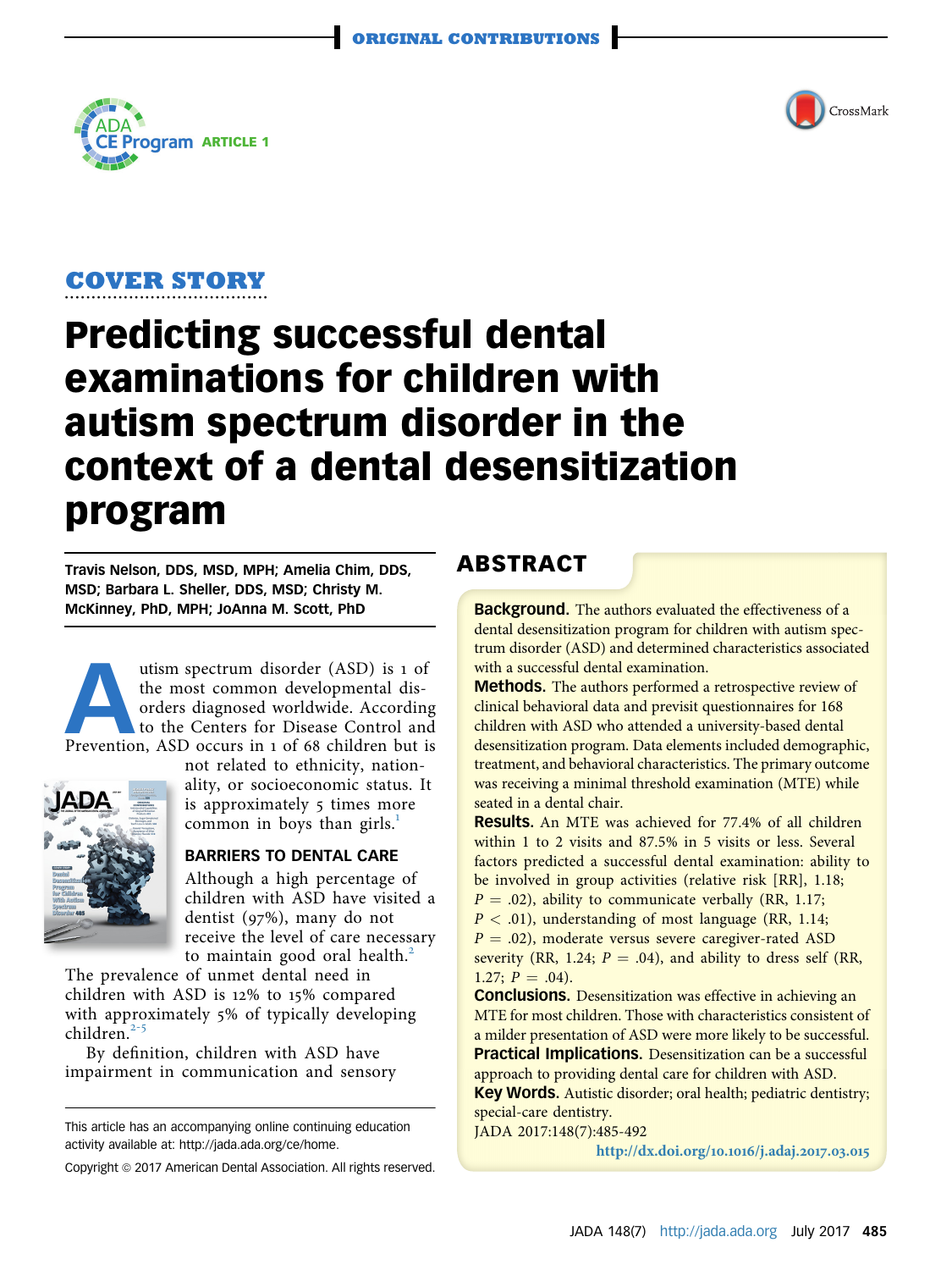modulation. Therefore, basic behavior guidance techniques (BGTs) such as tell-show-do, positive reinforcement, distraction, and voice control that are effective with typically developing [chi](#page-7-0)ldren may not be as effective with this population.<sup>6-8</sup> Circumstances that overwhelm the child's senses can also lead to avoidance rea[ction](#page-6-0)s that may escalate to physical aggressiveness.<sup>2,9,10</sup> Consequently, parents may be



reluctant to seek treatment, and dentists frequently resort to advanced BGTs

such as protective stabilization, procedural sed[ation](#page-7-0), and general anesthesia to facilitate dental care.<sup>7,8,11</sup>

#### EDUCATIONAL AND BEHAVIORAL APPROACHES TO CARE

Contemporary dental behavior-management strategies have begun in[cludi](#page-7-0)ng approaches that are used in educational settings. $6,11,12$  Providers using these strategies recognize that the ability to receive dental care is a life skill that may be learned over time. Treatment protocols inc[lude](#page-7-0) standard techniques such as visual preparation aids $13-15$ ; applied behavior analysis<sup>[6](#page-7-0)</sup>; a developmental, individual-differences, and relationship-based approach<sup>[13](#page-7-0)</sup>; treatment and education of children with autism and related com[mun](#page-7-0)ication handicaps<sup>[16](#page-7-0)</sup>; individualized reinforcement $17,18$ ; and sensory-adapted dental environments.<sup>[19](#page-7-0)</sup>

Another approach for providing dental care for children and adults with intellectual disabilities combines progressiv[e des](#page-7-0)ensitization with individualized reinforcement.19-<sup>22</sup> In this type of program, the patient is gradually exposed to aspects of the dental visit that produce anxiety and provided with positive reinforcement through individualized rewards. $^{23}$  $^{23}$  $^{23}$  Treatment programs that use desensitization and exposure approaches have shown promise, but researchers inv[estigatin](#page-7-0)g these approaches have varied widely in design. $14,15$ 

#### PREDICTORS OF A SUCCESSFUL EXAMINATION

Variabl[es suc](#page-7-0)h as older age, $7,11,20$  $7,11,20$  higher cognitive functioning, $7,20,25$  greater communication skills (verbal ability, reading skills), $7,20$  $7,20$  and increased ability to perform selfcare[7](#page-7-0) have been positively associated with compliance for a dental examination in children with ASD. In contrast, a high level of challenging behaviors,<sup>[20](#page-7-0)</sup> sensory over-responsivity,<sup>[26](#page-7-0)</sup> comorbid medical conditions,<sup>[7](#page-7-0)</sup> and residence in a group home have bee[n as](#page-7-0)sociated with poorer acceptance of dental procedures.<sup>27,28</sup> To date, few researchers have described cooperation predictors for children with ASD in detail or evaluated these characteristics in the context of a dental desensitization program.

The primary purpose of our study was to evaluate the effectiveness of a dental desensitization program for children with ASD. We hypothesized that children who are young, have a comorbid medical diagnosis, have

parent-rated severe autism, are nonverbal, and have limited self-care abilities would be less likely to benefit from dental desensitization than their more mildly affected peers. The specific aims of our project were to evaluate the effectiveness of a dental desensitization program for children with ASD and determine the association between a child's age, medical diagnosis, parent-rated severity, communication ability, and selfcare skills and his or her ability to tolerate a minimal threshold examination (MTE).

### **METHODS**

Study design and sample. We organized a retrospective cohort study. The sample was composed of patients who participated in a dental desensitization program for children with ASD at the Center for Pediatric Dentistry at the University of Washington in Seattle, WA, from January 2012 through January 2015. Criteria for inclusion were ASD diagnosis by a physician, aged 4-18 years, and completed a previsit questionnaire. Children in the precooperative age group (0-3 years), those with incomplete chart entries or previsit intake forms, and those with non–English-speaking caregivers who were unable to complete the intake form were excluded from the study.

We used data from a comprehensive previsit information intake form completed by the caregiver that asked about previous treatment experiences, behavior, and social and communication skills. We conducted a detailed chart abstraction of each clinical visit to quantify the child's ability to tolerate an MTE—defined as an examination with an intraoral mirror while seated in a dental chair—and the number of desensitization visits required before a child was able to tolerate an MTE. We used this as a minimal threshold for a dental examination to accurately identify the point when a standardized examination procedure was obtained. This definition of MTE stands in contrast to examination procedures that are sometimes adopted when patient cooperation is suboptimal (for example, an examination with the patient standing in the corner of a room, using a penlight while the patient is seated in a nondental chair, and using fingers or a toothbrush instead of a dental mirror). The University of Washington Institutional Review Board approved this study for human participants (Human Subjects Division #49134).

Variables. Predictors. We classified the primary independent variables of interest as treatment variables and behavioral variables. Treatment variables included history of therapy (any therapy, including speech, occupational, complementary and alternative medicine, behavioral, and physical), number of therapies received, and history of protective stabilization, sedation, or

ABBREVIATION KEY. ASD: Autism spectrum disorder. BGT: Behavior guidance technique. MTE: Minimal threshold examination.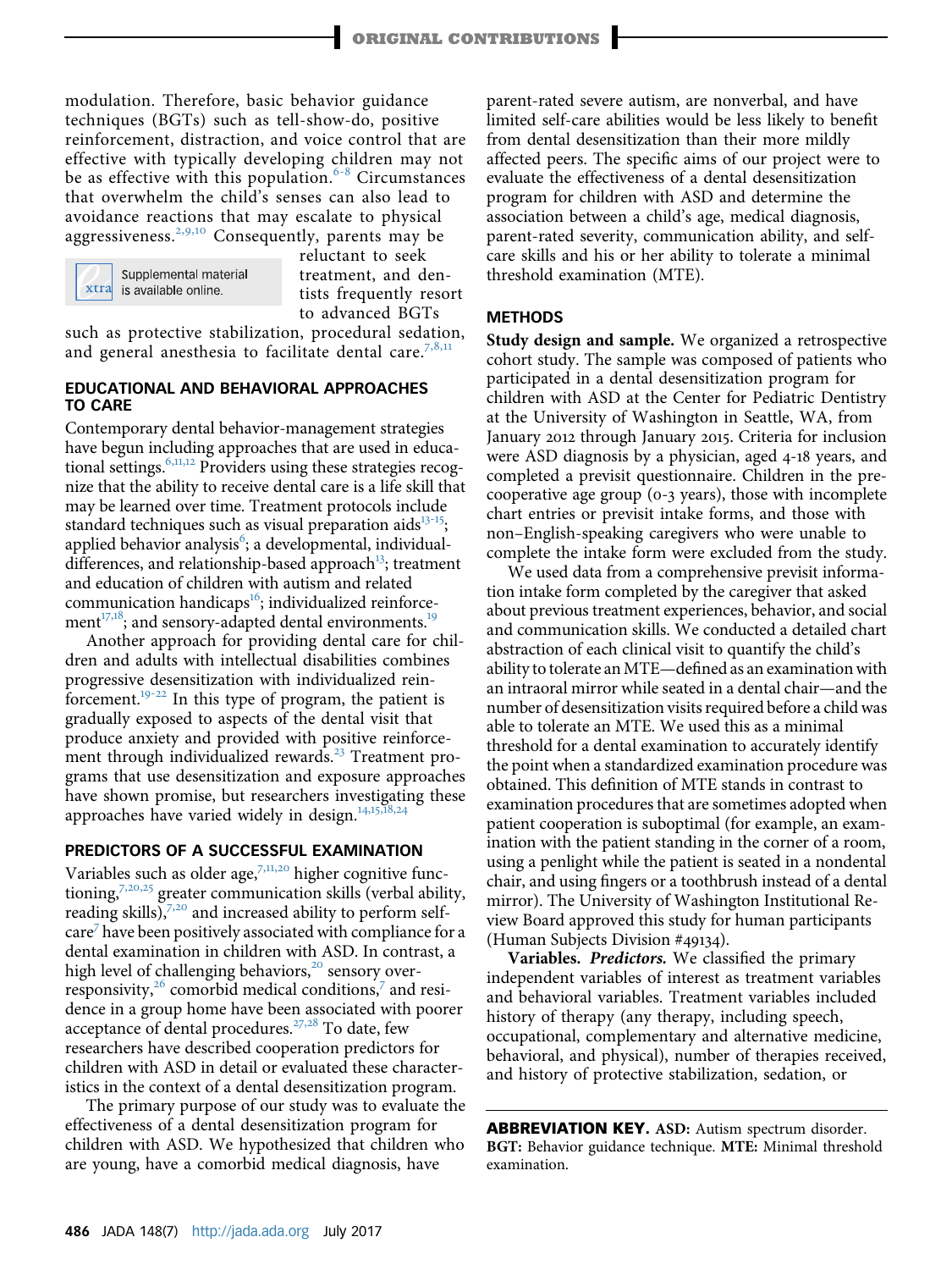anesthesia for dental care. Behavioral variables included caregiver-rated ASD severity, level of challenging behaviors, social abilities (cooperate during simple activities, be involved in group activities, engage in shared activities, play with friends, have friends), communication skills (verbal, understand language, follow 1-step directions, mimic, communicate with written words, use sign language), and self-care skills (dress by self, use toilet by self, bathe by self, brush own teeth, brush own hair).

**Outcomes.** The primary outcome vari-

able of interest in this study was the patient's ability to receive an MTE. The secondary variable of interest was the number of dental visits required to achieve an MTE.

**Other variables.** Other variables of interest included age, sex, race, insurance status (public, private, or none), comorbid medical conditions (sensory sensitivities, anxiety, sleep disorder, gastrointestinal problems, and seizures), and living environment.

Collection and analyses of data. Caregiver questionnaire. Per clinic protocol, before the initial clinical visit, we mailed a 34-item questionnaire to the family, who returned it to the clinic (Appendix, available online at the end of this article). We used a 5-point Likert scale (1 being completely unable and 5 being able without difficulty) to assess the child's behavioral characteristics, self-care abilities, and communication skills. We asked caregivers to rate their child's behavioral characteristics for each of 6 social skills as "not able," "infrequently able," "sometimes able," "frequently able," or "able all the time." To assess the child's self-care and communication abilities, we asked parents to submit responses in similar multipoint Likert scale format. We extrapolated numerical ratings within each category to binary categories of "able" or "unable." For example, for the behavioral variable "communication," we considered the child "able" if the parent responded always or most of the time. We considered the child "unable" if the parent responded sometimes, not much, or never.

Clinical procedures. A single pediatric dentistry attending faculty member (T.N.) or pediatric dentistry residents under the supervision of the same attending faculty member treated all participants. Desensitization program fundamentals included administration of a previsit questionnaire, initial clinical behavioral assessment, development of an individualized care plan, use of a social story, and repeated clinical visits as necessary to achieve clinical goals. Individualized care plans included goal setting and previsit preparation in the home. At each visit, we incorporated tailored BGTs such as voice control and individualized positive reinforcement into the dental desensitization program, with successive approximation to the treatment goal. Details of the program framework are described elsewhere.<sup>[13](#page-7-0)</sup>

| IABLE 1                                                                                                                   |                               |                                              |                      |  |  |  |
|---------------------------------------------------------------------------------------------------------------------------|-------------------------------|----------------------------------------------|----------------------|--|--|--|
| <b>Behavioral rating system.</b>                                                                                          |                               |                                              |                      |  |  |  |
| <b>LIKERT SCALE</b>                                                                                                       | <b>DESCRIPTION</b>            | <b>CORRESPONDING</b><br><b>FRANKL SCORE*</b> | <b>WHAT IT MEANS</b> |  |  |  |
|                                                                                                                           | Completely unable             | $-/-$                                        | Uncooperative        |  |  |  |
|                                                                                                                           | Able with extreme difficulty  |                                              |                      |  |  |  |
|                                                                                                                           | Able with moderate difficulty |                                              |                      |  |  |  |
| 4                                                                                                                         | Able with minimal difficulty  | $+/-$                                        | Cooperative          |  |  |  |
| 5                                                                                                                         | Able without difficulty       | $+/-$                                        |                      |  |  |  |
| * Scores are as follows: $-/-$ , definitely negative; $-$ , negative; $+$ , positive; $+$ / $+$ defi-<br>nitely positive. |                               |                                              |                      |  |  |  |

TABLE 1

Beginning with the first desensitization visit, the dentist who performed the care rated the child behavior on the Likert scale. We trained providers to record detailed behavioral information in the electronic chart. If data were missing, 2 independent raters (T.N., A.C.) reviewed the treatment note, and they reached consensus on the behavioral score.

We extrapolated numerical behavior scores for each visit to the Frankl behavior scale, a behavior rating system that separates patient behaviors into 4 categories ranging from definitely positive to definitely negative.<sup>[29](#page-7-0)</sup> We considered a positive or definitely positive Frankl score "cooperative" and a negative or definitely negative Frankl score "uncooperative." We coded behavior as uncooperative if the treatment goal was not achieved through voluntary cooperation or if protective stabilization was used to achieve the treatment goal (Table 1).

Chart abstraction. We conducted a detailed review of treatment notes for all clinical visits for each child. We recorded the total number of clinical visits for each patient and the number of clinical visits with a behavioral score of 3 (able with moderate difficulty) or greater for sitting in a dental chair and receiving a dental examination with a mouth mirror. When the child achieved a score of 3 or greater for both tasks, we considered him or her to have achieved an MTE. We documented behavioral failure if the patient was unable to receive an MTE during the study period.

Statistical analysis. We calculated frequencies and percentages for categorical variables including demographics, language, insurance, caregiver-rated ASD severity, history of behavior guidance, and behavioral, communication, self-care, and mood characteristics as well as co-occurring medical conditions. With unadjusted relative risks from modified Poisson regression, we examined the association between the ability to receive an MTE and all variables of interest. We used a 2-tailed statistical significance level of  $P < .05$  for all statistical tests.

#### RESULTS

Sample characteristics. A total of 168 children with ASD were eligible for inclusion during the 36-month study period. The male to female ratio was 4.8:1. Patients were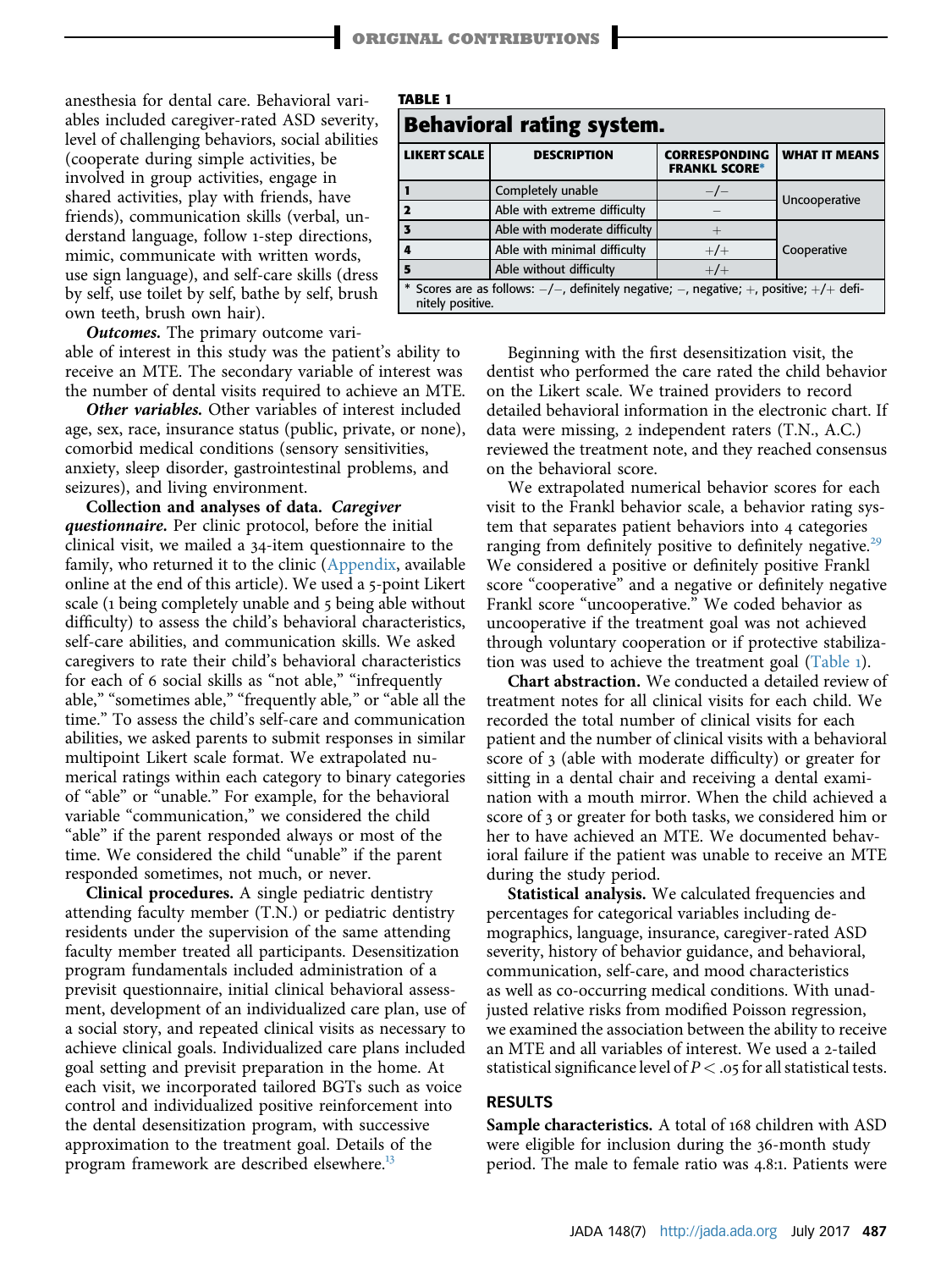grouped according to age: 4 through 6 years (42.3%), 7 through 12 years (42.9%), and 13 through 18 years (14.9%) (percentages do not add to 100 due to rounding). Approximately one-half were enrolled in public insurance programs, and one-half had private insurance. Nearly all patients lived with their parents (94.6%). Caregivers reported a wide variety and frequency of comorbid conditions, the most common being sensory sensitivities (47.6%). Most of the children (85%) had visited a dentist in the past, but less than one-quarter of the children in the study had a history of protective stabilization (16.1%), sedation (19.6%), or general anesthesia (23.2%) for dental treatment. We summarize the bivariate associations between demographic and treatment variables and ability to receive an MTE in [Table](#page-4-0) 2.

Caregiver rating of a child's ASD severity ranged considerably, with approximately 23% of the children described as mild, 40% as moderate, and 21% as severe. Most were described as having social abilities such as the ability to engage in shared activity or play with others. In contrast, only 36% of the children were reported as having friends. Only 35% of the children were described as verbal; however, nearly one-half understood language, and most were capable of following 1-step directions. Most children were capable of performing at least some self-care skills such as toileting, dressing, bathing, toothbrushing, and hair brushing. We summarize the behavioral characteristics of participants in [Table](#page-5-0) 3.

Dental desensitization intervention. We obtained an MTE for 77.4% of all children within 1 to 2 visits; 87.5% received an MTE by the fifth visit. It was not possible for us to obtain an MTE for 12.5% of the children ([Table](#page-5-0) 4). For those able to receive an MTE, the total number of clinic visits ranged from 1 to 29, with the mean being 3.5. The patient who attended 29 visits was able to have an examination at visit 8 and continued returning to the clinic for reinforcement visits. The highest number of visits for those unable to receive an MTE was 7 (data not shown).

Factors associated with ability to receive an examination. Over 95% of the children with ASD severity rated as mild to moderate were able to receive an MTE. In comparison, 77% of those who were rated as severe achieved an MTE. When we analyzed mild, moderate, and severe ASD severity statistically, we found that only the relationship between moderate and severe ASD was statistically significant. History of protective stabilization, sedation, or general anesthesia was not associated with ability to receive a dental examination. Other statistically significant factors included ability to be involved in group activities, verbal communication, understanding of language, mimicking or echolalia, and ability to perform the self-care skill of dressing [\(Table](#page-5-0) 3).

#### **DISCUSSION**

We describe in this study a dental desensitization intervention in a sample of children with ASD. The purpose was to evaluate the effectiveness of a dental desensitization program for children with ASD and determine factors associated with ability to tolerate an MTE. We hypothesized that children with more severe disability would be less likely to tolerate MTE than more mildly affected children. In a population in which only approximately one-third of patients were described as verbal, most learned to receive an MTE within 5 desensitization visits.

Visits required for successful desensitization. Most patients in the study were able to receive an MTE through participation in the desensitization program. This emphasizes the fact that many children with ASD can benefit from dental desensitization. Not all were successful in this treatment approach. Our findings suggest that it may help explain to families that if the child does not learn to tolerate an examination within 3 to 5 visits, it might be more practical to consider alternative behavior-management approaches. Although the average number of visits to obtain an MTE was 1 to 2, we saw that a number of children continued returning to the clinic for many more visits to reinforce learned skills. Educational and behavioral programs to teach dental skills (skills for being able to receive dental care) should factor in family requests for frequent return visits.

Factors associated with examination success. A wide variety of BGTs have been used to facilitate dental care for children with ASD, but the literature on this topic is inconcl[usive. M](#page-7-0)ost articles are expert opinions or small studies.<sup>7,8,11,15-21</sup> We attempted to determine factors associated with the ability to undergo an M[TE. In](#page-7-0) previous studies, researchers associated younger age,<sup>7,11,19</sup> female sex,<sup>[11](#page-7-0)</sup> high levels of challenging behaviors,<sup>[19](#page-7-0)</sup> heightened sensory sensitivities,  $^{26}$  $^{26}$  $^{26}$  con[curre](#page-7-0)nt medical diagnosis,  $^{7,11}$  $^{7,11}$  $^{7,11}$ and living in a group home<sup> $27,28$ </sup> with a child's inability to cooperate for a dental examination. Contrary to previous findings, we did not find that these factors were associated with treatment failure in our study population. Differences in our study population or treatment approach may have contributed to this discrepancy.

Consistent with the findings from Marshall and colleagues, $\frac{7}{1}$  $\frac{7}{1}$  $\frac{7}{1}$  we found that the related communication skills of verbal ability and understanding language and selfcare skill of dressing were associated with a child's ability to cooperate for a dental examination. Although we determined verbal skills to be positively associated with receiving dental care, it is important to note that approximately two-thirds of our sample was described by their caregivers as nonverbal or having limited verbal ability. However, most of the children had the ability to follow 1-step instructions. This indicates that although learning dental skills may be more likely for verbal children, verbal ability should not be a prerequisite for enrollment in a desensitization program. Factors such as compliance in other areas should be considered. In addition, children with social skills such as the ability to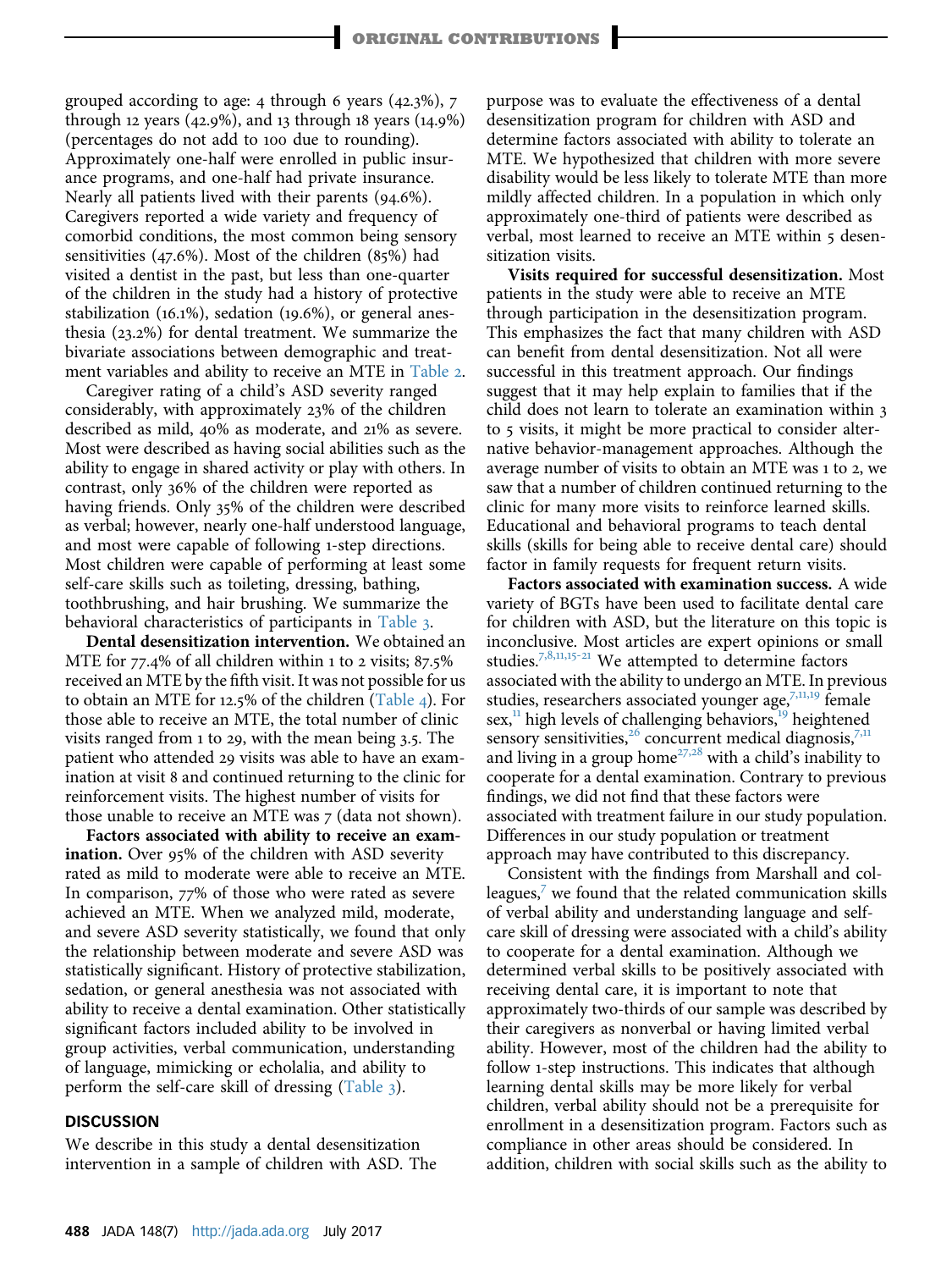## <span id="page-4-0"></span>TABLE 2

# Demographic and treatment variables for children with autism spectrum disorder.\*

| <b>VARIABLES</b>                                         | TOTAL (N = 168),<br>NO. (%) | WAS THE CHILD ABLE TO RECEIVE A<br><b>OUALITY DENTAL EXAMINATION?</b> |                            | <b>UNADJUSTED RELATIVE</b><br><b>RISK (95% CONFIDENCE</b> | <b>P VALUE</b> |  |
|----------------------------------------------------------|-----------------------------|-----------------------------------------------------------------------|----------------------------|-----------------------------------------------------------|----------------|--|
|                                                          |                             | Yes (n = 147),<br>No. (%)                                             | No $(n = 21)$ ,<br>No. (%) | <b>INTERVAL)</b>                                          |                |  |
| Age, y                                                   |                             |                                                                       |                            |                                                           | .11            |  |
| $4 - 6$                                                  | 71 (42.3)                   | 60 (40.8)                                                             | 11(52.4)                   | $0.88$ (0.77 to 1.00)                                     | .51            |  |
| $7 - 12$                                                 | 72 (42.9)                   | 63 (42.9)                                                             | 9(42.9)                    | 0.91 (0.81 to 1.03)                                       | .13            |  |
| $13 - 18$                                                | 25 (14.9)                   | 24 (16.3)                                                             | 1(4.8)                     | Reference                                                 | ᅿ              |  |
| <b>Sex</b>                                               |                             |                                                                       |                            |                                                           | .22            |  |
| Male                                                     | 139 (82.7)                  | 120 (81.6)                                                            | 19 (90.5)                  | Reference                                                 | -              |  |
| Female                                                   | 29 (17.3)                   | 27(18.4)                                                              | 2(9.5)                     | 1.08 (0.96 to 1.22)                                       | .22            |  |
| Race                                                     |                             |                                                                       |                            |                                                           | .75            |  |
| White                                                    | 85 (50.6)                   | 74 (50.3)                                                             | 11 (52.4)                  | Reference                                                 |                |  |
| Asian                                                    | 19(9.5)                     | 16 (10.9)                                                             | 3(14.3)                    | 0.97 (0.78 to 1.19)                                       | .76            |  |
| <b>Black or African American</b>                         | 16(11.3)                    | 15 (10.2)                                                             | 1(4.8)                     | 1.08 $(0.93 \text{ to } 1.25)$                            | .34            |  |
| Other or multiple                                        | 28 (16.7)                   | 25 (17.0)                                                             | 3(14.3)                    | 1.03 (0.88 to 1.19)                                       | .75            |  |
| <b>Unanswered</b>                                        | 20 (11.9)                   | 17 (11.6)                                                             | 3(14.3)                    |                                                           |                |  |
| <b>Insurance</b>                                         |                             |                                                                       |                            |                                                           | - 10. >        |  |
| <b>Public</b>                                            | 87 (51.8)                   | 77 (52.4)                                                             | 10(47.6)                   | Reference                                                 |                |  |
| <b>Private</b>                                           | 79 (47.0)                   | 68 (46.3)                                                             | 11(52.4)                   | 0.97 (0.87 to 1.09)                                       | .64            |  |
| <b>None</b>                                              | 2(1.2)                      | 2(1.4)                                                                | 0(0.0)                     | $1.13$ (1.05 to 1.22)                                     | $\leq .01$     |  |
| <b>Lives With</b>                                        |                             |                                                                       |                            |                                                           | .67            |  |
| <b>Parents</b>                                           | 159 (94.6)                  | 140 (95.2)                                                            | 19 (90.5)                  | Reference                                                 |                |  |
| <b>Other</b>                                             | 5(3.0)                      | 4(2.7)                                                                | 1(4.8)                     | 0.91 (0.58 to 1.42)                                       |                |  |
| <b>Unanswered</b>                                        | 4(2.4)                      | 3(2.0)                                                                | 1(4.8)                     |                                                           |                |  |
| <b>Comorbid Medical Condition Variables</b>              |                             |                                                                       |                            |                                                           |                |  |
| Presence of any sensory sensitivities                    | 80 (47.6)                   | 70 (47.6)                                                             | 10(47.6)                   | 1.00 $(0.89 \text{ to } 1.12)$                            | > .99          |  |
| <b>Presence of anxiety</b>                               | 51 (30.4)                   | 48 (32.7)                                                             | 3(14.3)                    | 1.11 $(1.00 \text{ to } 1.23)$                            | .04            |  |
| <b>Presence of sleep disorders</b>                       | 41 (24.4)                   | 34 (23.1)                                                             | 7(33.3)                    | 0.93 (0.80 to 1.09)                                       | .36            |  |
| Presence of gastrointestinal problems                    | 31 (18.5)                   | 24 (16.3)                                                             | 7(33.3)                    | 0.86 (0.71 to 1.05)                                       | .14            |  |
| <b>Presence of seizures</b>                              | 13(7.7)                     | 11(7.5)                                                               | 2(9.5)                     | 0.96 (0.76 to 1.23)                                       | .77            |  |
| <b>History of Therapy Variables</b>                      |                             |                                                                       |                            |                                                           |                |  |
| History of any therapy                                   | 134 (79.8)                  | 118 (80.3)                                                            | 16 (76.2)                  | 1.04 $(0.87 \text{ to } 1.24)$                            | .66            |  |
| History of any speech therapy                            | 125 (74.4)                  | 109(74.1)                                                             | 16 (76.2)                  | 1.05 (0.86 to 1.27)                                       | .64            |  |
| History of any occupational therapy                      | 98 (58.3)                   | 88 (59.9)                                                             | 10(47.6)                   | 1.10 (0.93 to 1.30)                                       | .26            |  |
| History of any complementary<br>and alternative medicine | 83 (49.4)                   | 70 (47.6)                                                             | 13 (61.9)                  | 1.00 (0.86 to 1.16)                                       | .97            |  |
| History of any behavioral therapy                        | 79 (47.0)                   | 70 (47.6)                                                             | 9(42.9)                    | 1.08 (0.93 to 1.26)                                       | .32            |  |
| History of any physical therapy                          | 38 (22.6)                   | 30 (20.4)                                                             | 8(38.1)                    | 0.87 (0.73 to 1.04)                                       | .14            |  |
| <b>Number of Therapies Child Received</b>                |                             |                                                                       |                            |                                                           | .08            |  |
| $0 - 1$                                                  | 35 (20.8)                   | 29 (19.7)                                                             | 6(28.6)                    | Reference                                                 |                |  |
| $2 - 3$                                                  | 59 (35.1)                   | 56 (38.1)                                                             | 3(14.3)                    | 1.15 (0.97 to 1.35)                                       | .10            |  |
| $4 - 5$                                                  | 45 (26.8)                   | 36 (24.5)                                                             | 9(42.9)                    | 0.97 (0.78 to 1.19)                                       | .74            |  |
| $6+$                                                     | 21(12.5)                    | 18 (12.2)                                                             | 3(14.3)                    | 1.03 (0.82 to 1.30)                                       | .74            |  |
| <b>Unknown</b>                                           | 8(4.8)                      | 8(5.4)                                                                | 0(0.0)                     |                                                           |                |  |
| <b>History of Behavior Guidance Variables</b>            |                             |                                                                       |                            |                                                           |                |  |
| <b>History of any protective</b><br>stabilization        | 27 (16.1)                   | 23 (15.6)                                                             | 4(19.0)                    | $0.97$ (0.81 to 1.15)                                     | .69            |  |
| <b>History of any sedation</b>                           | 33 (19.6)                   | 28 (19.0)                                                             | 5(23.8)                    | $0.96$ (0.82 to 1.12)                                     | .60            |  |
| <b>History of any general</b><br>anesthesia              | 39 (23.2)                   | 32 (21.8)                                                             | 7(33.3)                    | 0.91 (0.78 to 1.07)                                       | .27            |  |
| * Percentages may not add to 100 due to rounding.        |                             |                                                                       |                            |                                                           |                |  |

\* Percentages may not add to 100 due to rounding. † Dashes indicate either data not reported (reference category P values) or not applicable. ‡ Bold values indicate statistical significance.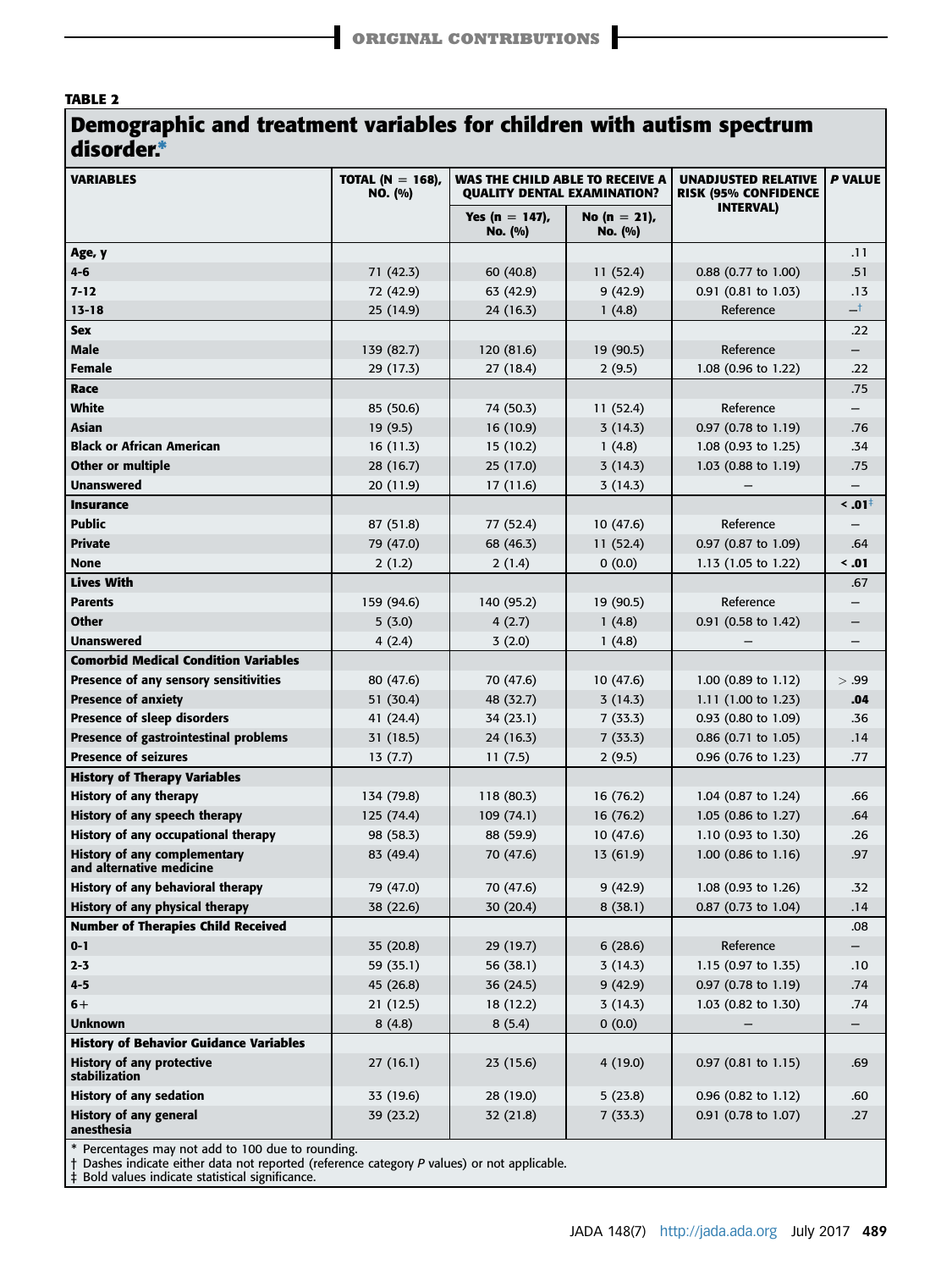<span id="page-5-0"></span>

| <b>TABLE 3</b>                                                     |                                          |                                                                |                         |                                                    |                   |  |  |
|--------------------------------------------------------------------|------------------------------------------|----------------------------------------------------------------|-------------------------|----------------------------------------------------|-------------------|--|--|
| Behavioral variables for children with autism spectrum disorder.*  |                                          |                                                                |                         |                                                    |                   |  |  |
| <b>VARIABLES</b>                                                   | <b>TOTAL</b><br>$(N = 168)$ ,<br>NO. (%) | WAS THE CHILD ABLE TO RECEIVE<br>A QUALITY DENTAL EXAMINATION? |                         | <b>UNADJUSTED RELATIVE</b><br>RISK (95% CONFIDENCE | P<br><b>VALUE</b> |  |  |
|                                                                    |                                          | Yes (n = 147),<br>No. (%)                                      | No (n = 21),<br>No. (%) | <b>INTERVAL)</b>                                   |                   |  |  |
| <b>Caregiver-Rated Autism Spectrum Disorder</b><br><b>Severity</b> |                                          |                                                                |                         |                                                    | $.04^+$           |  |  |
| Mild                                                               | 38 (22.6)                                | 33 (22.4)                                                      | 5(23.8)                 | 1.13 (0.90 to 1.40)                                | .29               |  |  |
| <b>Moderate</b>                                                    | 68 (40.5)                                | 65 (44.2)                                                      | 3(14.3)                 | 1.24 (1.03 to 1.50)                                | .03               |  |  |
| <b>Severe</b>                                                      | 35 (20.8)                                | 27(18.4)                                                       | 8(38.1)                 | Reference                                          | $\rightarrow$     |  |  |
| <b>Unknown</b>                                                     | 27(16.1)                                 | 22 (15.0)                                                      | 5(23.8)                 |                                                    |                   |  |  |
| <b>Level of Challenging Behaviors</b>                              |                                          |                                                                |                         |                                                    | .90               |  |  |
| Low                                                                | 81 (48.2)                                | 72 (49.0)                                                      | 9(42.9)                 | Reference                                          |                   |  |  |
| <b>Moderate</b>                                                    | 71 (42.3)                                | 62 (42.2)                                                      | 9(42.9)                 | 0.98 (0.87 to 1.11)                                | .77               |  |  |
| High                                                               | 13(7.7)                                  | 11(7.5)                                                        | 2(9.5)                  | 0.95 (0.75 to 1.22)                                | .69               |  |  |
| <b>Unknown</b>                                                     | 3(1.8)                                   | 2(1.4)                                                         | 1(4.8)                  |                                                    |                   |  |  |
| <b>Social Abilities</b>                                            |                                          |                                                                |                         |                                                    |                   |  |  |
| Ability to cooperate during simple activities                      | 144 (85.7)                               | 131 (89.1)                                                     | 13 (61.9)               | 1.31 (0.99 to 1.72)                                | .06               |  |  |
| Ability to be involved in group activities                         | 103(61.3)                                | 96 (65.3)                                                      | 7(33.3)                 | 1.18 (1.02 to 1.35)                                | .02               |  |  |
| Ability to engage in shared activities                             | 147 (87.5)                               | 131 (89.1)                                                     | 16 (76.2)               | 1.11 (0.89 to 1.40)                                | .35               |  |  |
| Ability to play with others                                        | 99 (58.9)                                | 91 (61.9)                                                      | 8(38.1)                 | 1.12 (0.99 to 1.26)                                | .08               |  |  |
| <b>Ability to have friends</b>                                     | 60 (35.7)                                | 55 (37.4)                                                      | 5(23.8)                 | 1.07 (0.96 to 1.20)                                | .21               |  |  |
| <b>Communication Skills</b>                                        |                                          |                                                                |                         |                                                    |                   |  |  |
| Ability to be verbal                                               | 59 (35.1)                                | 57 (38.8)                                                      | 2(9.5)                  | 1.17 (1.06 to 1.29)                                | $\leq .01$        |  |  |
| Ability to understand language                                     | 79 (47.0)                                | 74 (50.3)                                                      | 5(23.8)                 | 1.14 (1.02 to 1.28)                                | .02               |  |  |
| Ability to follow 1-step directions                                | 115 (68.5)                               | 104 (70.7)                                                     | 11(52.4)                | 1.14 (0.98 to 1.34)                                | .10               |  |  |
| Ability to mimic (echolalia)                                       | 26 (15.5)                                | 26(17.7)                                                       | 0(0.0)                  | 1.18 (1.10 to 1.26)                                | $\leq$ .01        |  |  |
| Ability to communicate with written words                          | 18 (10.7)                                | 17(11.6)                                                       | 1(4.8)                  | 1.10 (0.96 to 1.25)                                | .15               |  |  |
| Ability to use sign language                                       | 4(2.4)                                   | 4(2.7)                                                         | 0(0.0)                  |                                                    |                   |  |  |
| <b>Self-Care Skills</b>                                            |                                          |                                                                |                         |                                                    |                   |  |  |
| Ability to dress by self                                           | 134 (79.8)                               | 122 (83.0)                                                     | 12(57.1)                | 1.27 (1.01 to 1.58)                                | .04               |  |  |
| Ability to use toilet by self                                      | 143 (85.1)                               | 129 (87.8)                                                     | 14 (66.7)               | 1.25 (0.97 to 1.61)                                | .08               |  |  |
| Ability to bathe by self                                           | 105(62.5)                                | 96 (65.3)                                                      | 9(42.9)                 | 1.13 (0.99 to 1.30)                                | .07               |  |  |
| Ability to brush own teeth                                         | 99 (58.9)                                | 90(61.2)                                                       | 9(42.9)                 | 1.10 (0.97 to 1.25)                                | .13               |  |  |
| Ability to brush own hair                                          | 96 (57.1)                                | 87 (59.2)                                                      | 9(42.9)                 | 1.11 (0.97 to 1.27)                                | .12               |  |  |
| * Percentages may not add to 100 due to rounding.                  |                                          |                                                                |                         |                                                    |                   |  |  |

\* Percentages may not add to 100 due to rounding. † Bold values indicate statistical significance.

‡ Dashes indicate either data not reported (reference category P values) or not applicable.

TABLE 4

| Number of visits required to obtain a<br>quality dental examination, by age. |                   |                    |                |                          |              |                   |
|------------------------------------------------------------------------------|-------------------|--------------------|----------------|--------------------------|--------------|-------------------|
| AGE,<br>Y                                                                    | $1-2.$<br>NO. (%) | $3 - 5$<br>NO. (%) | > 5<br>NO. (%) | <b>UNABLE</b><br>NO. (%) | <b>TOTAL</b> | P<br><b>VALUE</b> |
| $4 - 6$                                                                      | 53 (74.6)         | 4(5.6)             | 3(4.2)         | 11(15.5)                 | 71           |                   |
| $7 - 12$                                                                     | 57 (79.2)         | 5(6.9)             | 1(1.4)         | 9(12.5)                  | 72           | .429              |
| $13 - 18$                                                                    | 20(80.0)          | 4(16.0)            | 0(0.0)         | 1(4.0)                   | 25           |                   |
| <b>Total</b>                                                                 | 130 (77.4)        | 13(7.7)            | 4(2.4)         | 21(12.5)                 | 168          |                   |

be involved in group activities were more successful in learning to accept dental examinations using the desensitization approach. This is consistent with a study by McKinney and colleagues,<sup>[5](#page-7-0)</sup> who found that children

whose ASD interfered with their ability to attend school and participate in organized activities were more likely to have unmet dental needs.

The behavioral profile of a child who is able to receive an MTE appears to be consistent with a milder presentation of autism. However, the results for caregiver-rated severity were not entirely clear. We found that children whose caregivers rated them as having moderate ASD (versus severe ASD) had an increased likelihood of receiving an MTE. This suggests that patients who are described by their caregivers as being severely affected with ASD are less likely to tolerate an examination. Confusingly, moderate ASD severity was positively associated with successfully receiving an examination, but mild ASD severity was not. This may be a reflection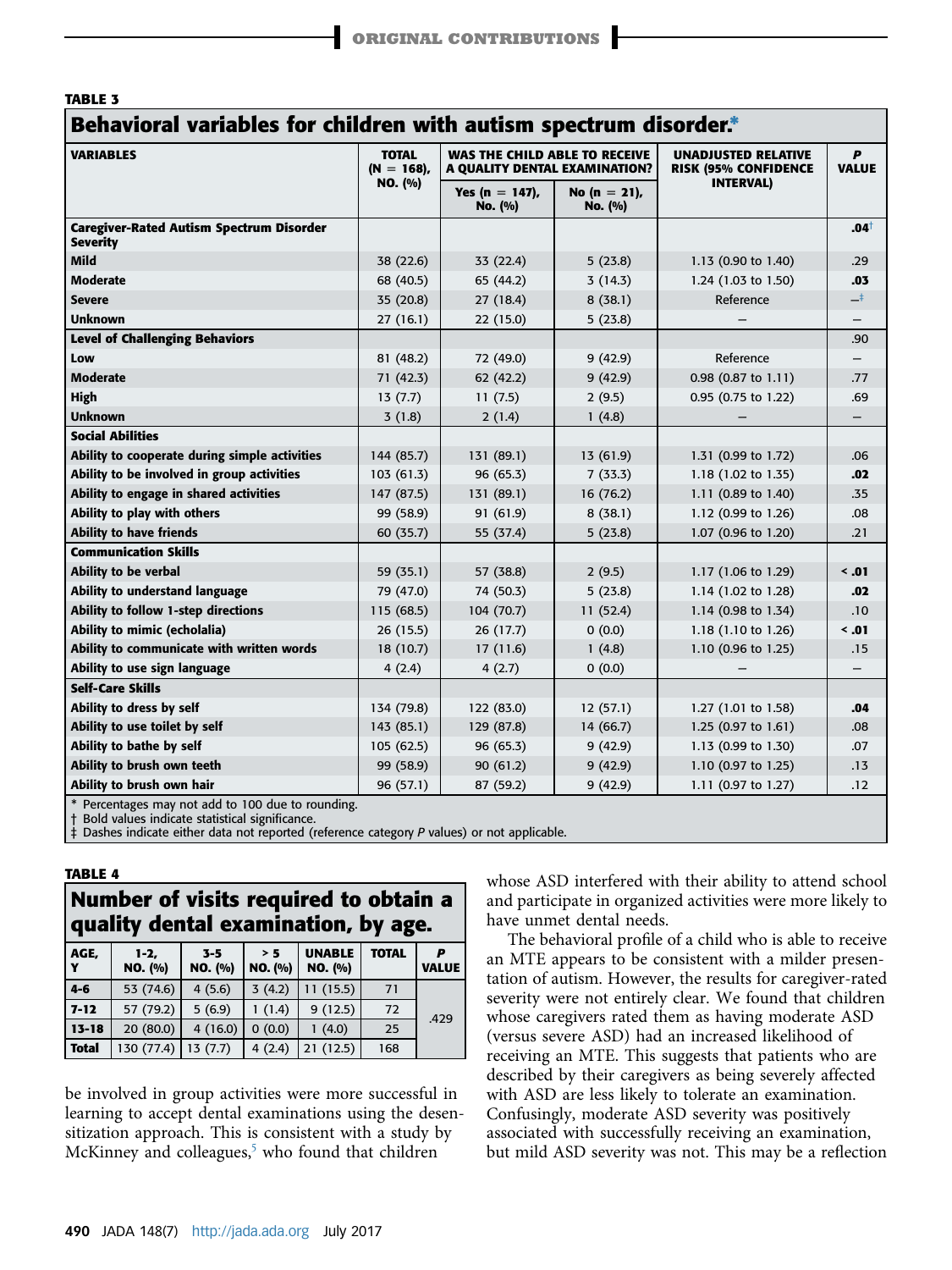<span id="page-6-0"></span>of the subjective nature of caregivers' ratings. Indeed, a number of parents responded "don't know" regarding their child's severity. This is likely an indication that in the absence of a validated scale, many parents are uncertain about their child's severity. It is also possible that the observed effect of the children rated as moderate appears larger due to random variation.

We found in this study indication that desensitization therapy can be effective in teaching children with ASD to receive an MTE and suggestions that children who are able to engage socially with clinicians and caregivers and perform basic self-care are excellent candidates for desensitization therapy. For those patients who are most severely affected by autism, this may not be a viable treatment approach. Advanced BGTs of protective stabilization, sedation, and general anesthesia are appropriate methods for managing their care. Therefore, when developing a dental desensitization program, practitioners should consider using a previsit questionnaire to learn more about the child's ASD severity, participation in behavioral therapy, communication skills, language understanding, social skills, and ability to perform selfcare. Parent responses help the clinician better understand the child and may aid in predicting the child's ability to successfully learn dental skills. It is also important to recognize that behavioral research investigating dental care for children with ASD is ongoing. Other techniques such as applied behavior analysis and sensory-adapted dental environment hold considerable promise. Desensitization therapy, therefore, should be considered in the context of other adjunctive and complementary strategies.

We determined that it is possible to teach children with ASD to receive a dental examination through desensitization. This is a critical first step down the pathway to oral health. However, we do not know yet what this means for their ability to receive preventive and restorative dental care. At the very least, patients who learn to tolerate examination procedures are not forced to receive regular dental surveillance through restraint. In addition, adult patients who are strongly resistant to dental examinations present a challenge for care in the community. It is therefore likely that tolerating dental examinations could be considered a life skill that expands the group of providers who are willing to care for these people.

Limitations. In this study, caregivers' subjective reports of child characteristics may have influenced the results. We obtained these baseline data at the beginning of the study, but we did not account for each child's developmental trajectory over the study period. It is likely that, independent of the dental desensitization treatment, some participants simply matured and acquired social skills during the study period. We also did not assess maintenance of learned skills. It will be important for researchers in future studies to assess how

well skills are maintained over time and if they are transferrable to other practice locations. Researchers in future studies should also investigate whether the ability to receive an MTE leads to the ability to receive more complex treatment (for example, radiographs, sealants, and restorations). In contrast to studies that have been performed in institutional living facilities, nearly all participants in this project lived at home with their families. Children who reside at home may be less profoundly affected with autism than their peers in institutions. Consequently, our findings may not be generalizable to the overall population of children with ASD.

#### **CONCLUSIONS**

The results of this study indicate that desensitization can be an effective method of teaching dental skills to children with ASD. In our sample, most children tolerated a dental examination within 1 to 2 desensitization visits, and most children received an MTE after 5 visits. Children with characteristics indicative of a milder presentation of autism were more likely to benefit from dental desensitization. Greater communication skills, self-care abilities, and social skills were associated with increased likelihood of receiving a dental examination. Similarly, children rated as having moderate ASD severity were more likely to receive an examination than those rated as severe. Researchers in future studies should focus on determining whether dental skills attained through desensitization are maintained over time and how effective desensitization is in teaching patients to accept radiographs, preventive care, and restorative dental treatment. $\blacksquare$ 

#### SUPPLEMENTAL DATA

Supplemental data related to this article can be found at [http://dx.doi.org/](http://dx.doi.org/10.1016/j.adaj.2017.03.015)10.1016/j.adaj.2017.03.015.

Dr. Nelson is a clinical associate professor, Department of Pediatric Dentistry, University of Washington, 6222 NE 74th St., Seattle, WA 98115, e-mail [tmnelson@uw.edu](mailto:tmnelson@uw.edu). Address correspondence to Dr. Nelson.

Dr. Chim is in private practice, Federal Way, WA.

Dr. Sheller is the division chief of pediatric dentistry, Seattle Children's Hospital, Seattle, WA.

Dr. McKinney is an associate professor, University of Washington School of Medicine Division of Craniofacial Medicine, Seattle, WA.

Dr. Scott is an assistant professor, Department of Research and Graduate Programs, School of Dentistry, University of Missouri-Kansas City, Kansas City, MO.

Disclosure. None of the authors reported any disclosures.

1. Centers for Disease Control and Prevention. Prevalence of autism spectrum disorder among children aged 8 years: autism and developmental disabilities monitoring network, 11 sites, United States, 2010. Available at: [http://www.cdc.gov/mmwr/preview/mmwrhtml/ss](http://www.cdc.gov/mmwr/preview/mmwrhtml/ss6302a1.htm?s_cid=ss6302a1_w)[63](http://www.cdc.gov/mmwr/preview/mmwrhtml/ss6302a1.htm?s_cid=ss6302a1_w)02a1.htm?s\_cid=ss63 02a1[\\_w](http://www.cdc.gov/mmwr/preview/mmwrhtml/ss6302a1.htm?s_cid=ss6302a1_w). Accessed December 4, 2016.

2. [Lai B, Milano M, Roberts MW, Hooper SR. Unmet dental needs and](http://refhub.elsevier.com/S0002-8177(17)30275-1/sref2) [barriers to dental care among children with autism spectrum disorders.](http://refhub.elsevier.com/S0002-8177(17)30275-1/sref2) [J Autism Dev Disord](http://refhub.elsevier.com/S0002-8177(17)30275-1/sref2). 2012;42(7):1294-1303.